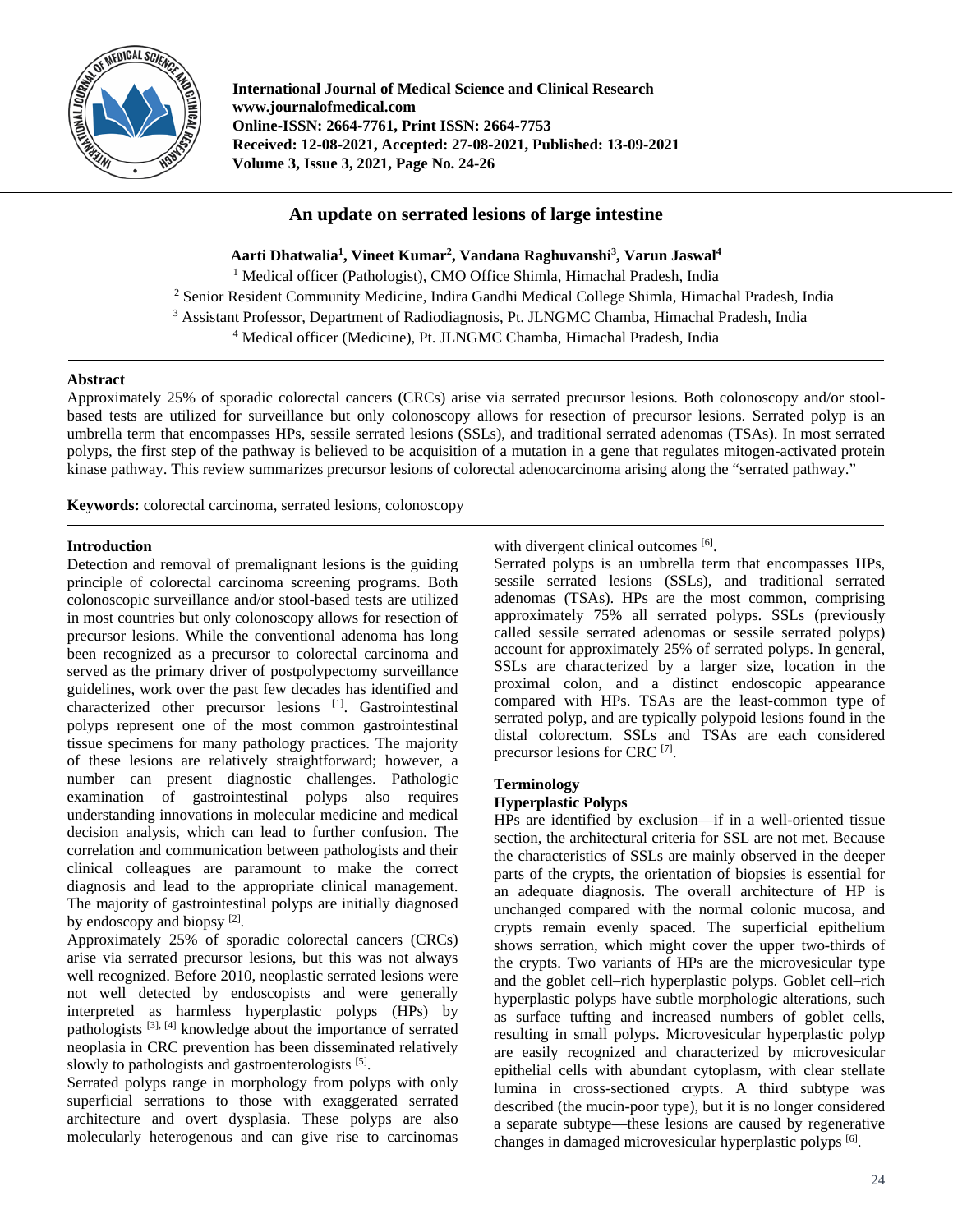## **Sessile Serrated Lesions**

The WHO recommends use of the term sessile serrated lesion vs other terms, such as sessile serrated adenoma, sessile serrated polyp, or sessile serrated adenoma/polyp.<sup>6</sup>The major feature that distinguishes SSLs from HPs is architectural distortion, which is most likely a result of alterations in the proliferative zone of the crypts. According to the updated WHO criteria, the presence of a single unequivocally distorted crypt is considered diagnostic for SSL <sup>[6]</sup>. Crypt distortion can be present in different forms, such as horizontal crypts, dilated crypts (basal third of the crypt), and/or crypts that have serrations extending in the crypt base. Branching crypts are no longer considered diagnostic of SSL, although these frequently occur in combination with other crypt abnormalities [4]. Other features that support identification are the presence of mucosal prolapse or stromal proliferations. Mucosal prolapse is also known as herniation through the muscularis mucosa, pseudoinvasion, epithelial misplacement, or inverted crypts. It is rare in patients with HP [8].

### **Sessile Serrated Lesions with Dysplasia**

Progression of SSLs into SSLs with dysplasia (SSL-D) is not frequent—approximately 4%–8% of SSLs contain Dysplasia [9]. Intestinal dysplasia is similar to the dysplasia observed in conventional adenomas, and is relatively rare. There is no loss of MLH1 staining, and there seems to be no progression to CRC in these lesions, especially when there is low-grade dysplasia. [10], [11] Serrated dysplasia is more common and is characterized by eosinophilic

cytoplasm and tightly packed small glands, and its presence can be considered to represent progression to a TSA [12].

#### **Traditional Serrated Adenomas**

TSAs are villous polyps with cells that contain prominent eosinophilic cytoplasm and pencillate nuclei. The pattern of serration is different from that of SSLs or HPs, and features narrow slits. Ectopic crypts, a diagnostic feature of TSAs, are found mainly in larger, distally located lesions.<sup>11</sup>Ectopic crypts develop orthogonally to the crypt axis and therefore have no connection to the muscularis mucosae. They contain actively proliferating cells that have aberrant expression of GREM1. Variants in the GREM1 gene have been associated with hereditary mixed polyposis syndrome [13].

### **Serrated Adenocarcinoma**

In analogy to serrated precursor lesions, serrated adenocarcinoma is increasingly recognized as a distinct CRC subtype. Studies found that 10%–15% of colorectal tumors could be classified as serrated adenocarcinomas, based on histologic features [14].

## **Serrated Polyposis Syndrome**

The prevalence of SPS in average-risk populations undergoing colonoscopy ranges from 0.03% to 0.5%, depending on screening vs surveillance indication. Serrated polyposis syndrome (SPS) is characterized by multiple serrated polyps throughout the colorectum and increased risk of CRC. Updated WHO criteria for SPS include: at least 5 serrated lesions or polyps proximal to the rectum, all  $>=5$  mm, with 2 or more that are >=10 mm, or more than 20 serrated lesions or

polyps of any size distributed throughout the large bowel, with at least 5 proximal to the rectum  $[6]$ . A small proportion of patients with SPS have mutations in RNF43, which regulates the WNT pathway. However, most cases of SPS are not associated with any specific genetic variants <sup>[15]</sup>.

### **Molecular Features of the Serrated Pathway**

The serrated pathway is characterized by a sequence of genetic and epigenetic changes that accompany polyp progression, tracked by histologic features. In most serrated polyps, the first step of the pathway is believed to be acquisition of a mutation in a gene that regulates mitogenactivated protein kinase pathway (such as in KRAS or in most cases BRAF) [16]. Activating mutations in BRAF result in widespread methylation of CpG islands, called the a

CpG island methylator phenotype (CIMP) [17], [18]. CIMP results in silencing of many genes, including some tumor suppressor genes. Hypermethylation of CDKN2A (which encodes P16) occurs more frequently in TSAs than SSLs, in particular in the advanced lesions with BRAF mutation.11Hypermethylation of the promoter of the MLH1 occurs only in SSLs and is associated with specific polymorphisms in MLH1 (MLH1-93AA)<sup>[19]</sup>. Approximately 75% of SSL-D have microsatellite instability (MSI), resulting from this specific hypermethylation [20]. Progression of serrated polyps is associated with activation of the WNT signaling pathway. The development of conventional adenomas also involves activation of the WNT pathway, which is usually an early step in carcinogenesis. Truncating mutations in APC gene are found in >90% of adenomas. In contrast, similar APC mutations are found in only 10%–15% of SSL-D and 36% of TSAs [21].

#### **Conclusions**

The majority of the gastrointestinal polyps are relatively straightforward; however, a number can present diagnostic challenges. Approximately 25% of sporadic colorectal cancers (CRCs) arise via serrated precursor lesions. The correlation and communication between pathologists and their clinical colleagues are paramount to make the correct diagnosis and lead to the appropriate clinical management. The molecular abnormalities seen in serrated polyps include genes that regulates mitogen-activated protein kinase pathway, Hypermethylation of the promoter of the MLH1 microsatellite instability (MSI) fully characterized and correlated with histologic subtype.

## **References**

- 1. Munzy D, Bainbridge M, Chang K, Dinh H, Drummond J, Fowler G, *et al*. Comprehensive molecular characterization of human colon and rectal cancer. Nature,2012:487:330-337.
- 2. Lewin, David MD Gastrointestinal Polyps, Pathology Case Reviews,2013:18(2):65-66.
- 3. Longacre TA, Fenoglio-Preiser CM. Mixed hyperplastic adenomatous polyps/serrated adenomas. A distinct form of colorectal neoplasia. Am J Surg Pathol,1990:14:524- 537.
- 4. Goldman H, Ming S, Hickock DF. Nature and significance of hyperplastic polyps of the human colon.